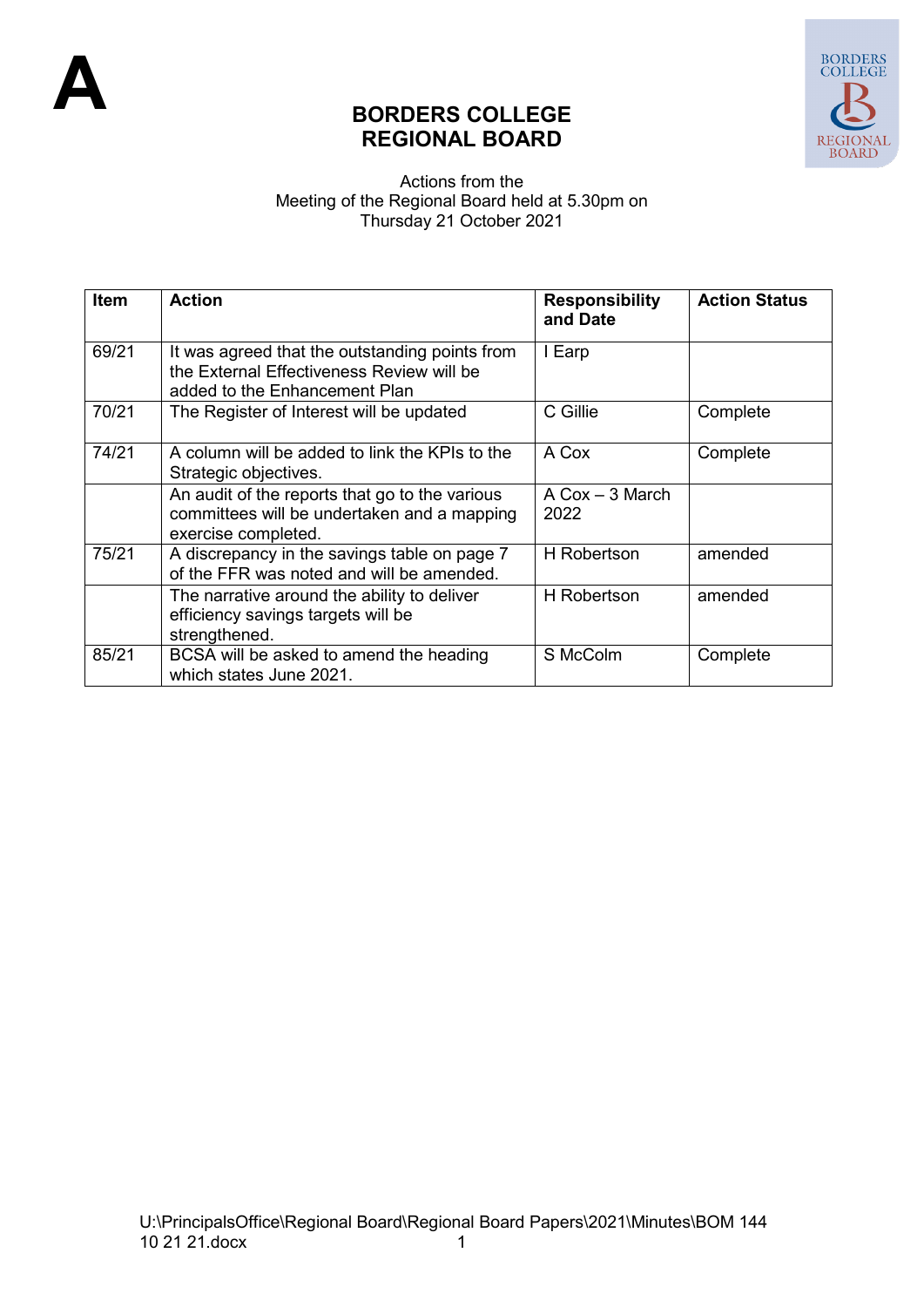## **BORDERS COLLEGE REGIONAL BOARD**



Minutes of the Virtual Meeting of the Regional Board held on Thursday 21 October 2021 at 5.30 pm

| <b>ITEM</b> | <b>MINUTE</b>                                                                                                                                                    |
|-------------|------------------------------------------------------------------------------------------------------------------------------------------------------------------|
| Present:    | Elaine Acaster (Interim Chair)                                                                                                                                   |
|             | Angela Cox (Principal)                                                                                                                                           |
|             | Nuala Broderick                                                                                                                                                  |
|             | <b>Liz Parkes</b>                                                                                                                                                |
|             | Jess McBeath                                                                                                                                                     |
|             | David Johnson                                                                                                                                                    |
|             | <b>Carol Gillie</b>                                                                                                                                              |
|             | <b>Paul Cathrow</b>                                                                                                                                              |
|             | Lynn Mirley<br>Dave Black (Academic staff member)                                                                                                                |
|             | Ann McKerracher (Support staff member)                                                                                                                           |
|             | Paul Scrimger                                                                                                                                                    |
|             | <b>Bryan McGrath</b>                                                                                                                                             |
|             |                                                                                                                                                                  |
| In.         | Heather Anderson Vice Principal, Curriculum & Student Services)                                                                                                  |
| Attendance: | Hazel Robertson Vice Principal, Finance & Corporate Services                                                                                                     |
|             | Ingrid Earp (Board Secretary)                                                                                                                                    |
|             | Sheila McColm (Minutes)                                                                                                                                          |
| 66/21       | <b>CHAIR'S OPENING REMARKS</b>                                                                                                                                   |
|             |                                                                                                                                                                  |
|             | The Chair welcomed everyone to the meeting. Ann McKerracher, the new                                                                                             |
|             | support staff member was welcomed to her first full Board meeting.                                                                                               |
|             |                                                                                                                                                                  |
|             | The Chair noted the College's confident start to the new academic year despite                                                                                   |
|             | the difficult environment over the past year.                                                                                                                    |
|             | Colleges Scotland has been active in reviewing its strategic focus. The Chair                                                                                    |
|             | and Principal are involved in several different groups and will provide an update                                                                                |
|             | when the direction is agreed.                                                                                                                                    |
|             |                                                                                                                                                                  |
|             | The visit by Jamie Hepburn MSP to the Hawick STEM Hub on 27 September                                                                                            |
|             | was very successful.                                                                                                                                             |
|             |                                                                                                                                                                  |
|             | The Chair attended the Convention of the South of Scotland on 4 October to                                                                                       |
|             | consider the alignment of opportunities generated by the different bodies. The<br>Regional Economic Partnership will provide strategic leadership going forward. |
|             |                                                                                                                                                                  |
| 67/21       | <b>APOLOGIES FOR ABSENCE</b>                                                                                                                                     |
|             |                                                                                                                                                                  |
|             | Apologies for absence were received from David Peace and Sally Prentice.                                                                                         |
|             | Carol Gillie and Paul Cathrow expect to join the meeting later.                                                                                                  |
| 68/21       | MINUTES OF REGIONAL BOARD MEETING HELD ON 17 JUNE 2021                                                                                                           |
|             | (Paper A)                                                                                                                                                        |
|             |                                                                                                                                                                  |
|             | The minutes of the meeting held on 17 June 2021 were agreed as a true and                                                                                        |
|             | accurate record of the meeting.                                                                                                                                  |
|             |                                                                                                                                                                  |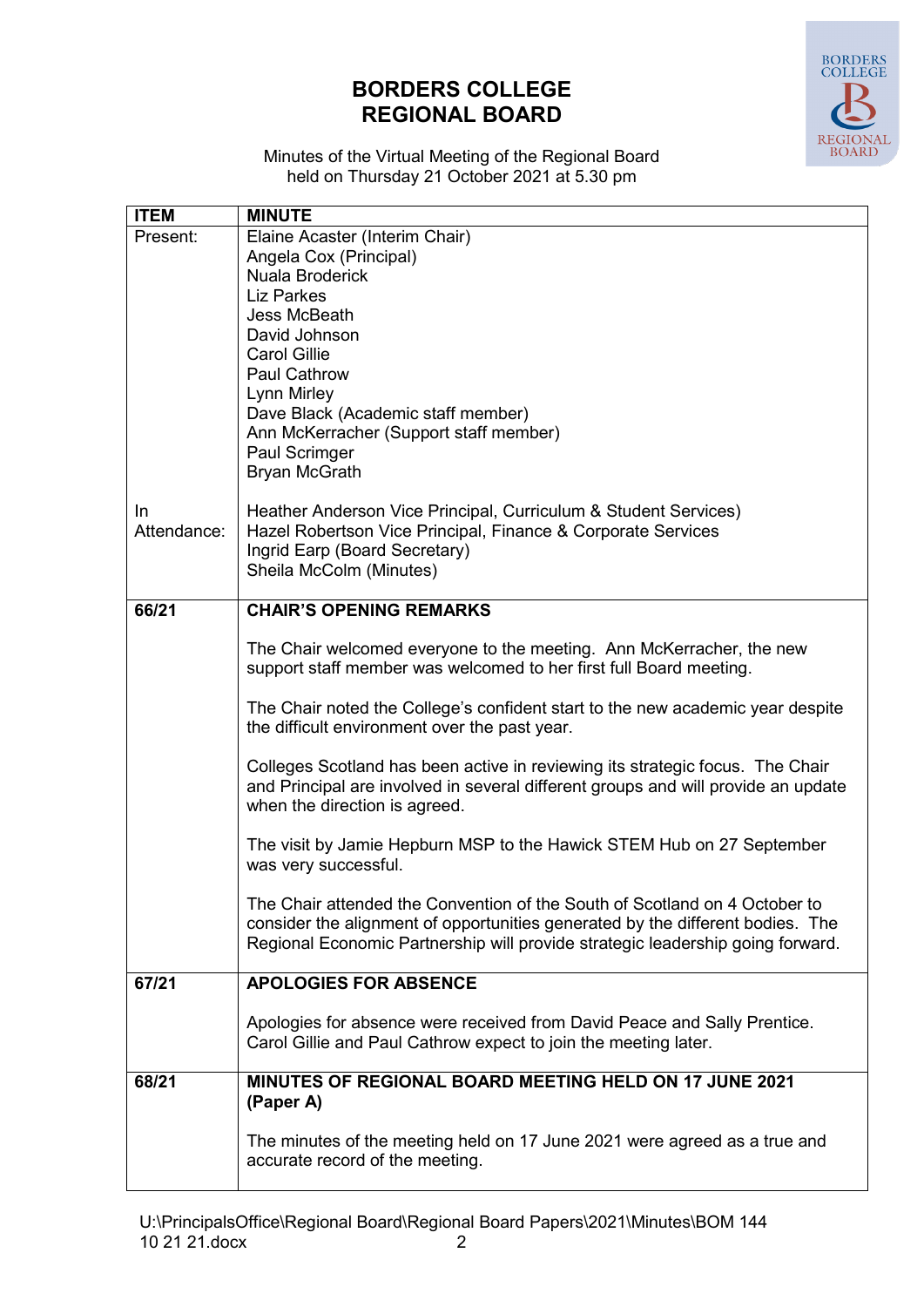| 69/21 | <b>MATTERS ARISING</b>                                                                                                                                                                                                                                                                  |  |
|-------|-----------------------------------------------------------------------------------------------------------------------------------------------------------------------------------------------------------------------------------------------------------------------------------------|--|
| 28/21 | It was agreed that the outstanding points from the External Effectiveness Review<br>should be moved to the Enhancement Plan.<br><b>ACTION: IE</b>                                                                                                                                       |  |
| 70/21 | <b>DECLARATION OF ANY CONFLICT OF INTEREST/REGISTER OF</b><br><b>INTERESTS UPDATE</b>                                                                                                                                                                                                   |  |
|       | There were no declarations of any conflict of interest.                                                                                                                                                                                                                                 |  |
|       | The Chair has received notification from Carol Gillie of her appointment as a<br>non-executive director of NHS24. The Register of Interest will be updated<br>accordingly.                                                                                                              |  |
|       | <b>ACTION: CG</b>                                                                                                                                                                                                                                                                       |  |
| 71/31 | <b>RATIFICATION OF APPOINTMENT OF SIM (Paper B)</b>                                                                                                                                                                                                                                     |  |
|       | The appointment of David Peace as Senior Independent Member of the Board<br>was formally ratified.                                                                                                                                                                                      |  |
| 72/21 | <b>RATIFICATION OF APPOINTMENT OF INTERIM VICE CHAIR</b>                                                                                                                                                                                                                                |  |
|       | The Chair advised that David Peace has agreed to retain the Interim Vice Chair<br>role in addition to his role as SIM until such time as a new Chair is appointed.                                                                                                                      |  |
|       | This appointment was ratified by the Board.                                                                                                                                                                                                                                             |  |
| 73/21 | REGIONAL BOARD SELF-EVALUATION AND DEVELOPMENT PLAN<br>(Paper D)                                                                                                                                                                                                                        |  |
|       | The Board Secretary presented the outcome of the Self-evaluation survey and<br>resulting Board Development and Enhancement Plan for 2021-22.                                                                                                                                            |  |
|       | The Development and Enhancement Plan is a first draft and any comments will<br>be welcomed. The Board Secretary is aware that Board members have other<br>commitments out with the College and is not sure how much time to allocate to<br>Board Development. A discussion is required. |  |
|       | Outstanding actions from the External Effectiveness Review have been moved<br>into the Plan.                                                                                                                                                                                            |  |
|       | Board members considered it would be useful to undertake Learning for Leading<br>visits and to visit the other campuses, e.g. to view the Eco house at Hawick.                                                                                                                          |  |
|       | The Principal invited Board members to request visits if required. Management<br>will ensure that the appropriate staff are on site to provide a tour. It is also<br>planned to hold Board meetings on the different campuses when meetings can<br>be held on site.                     |  |
|       | The Board noted the Development and Enhancement Plan for 2021-22.                                                                                                                                                                                                                       |  |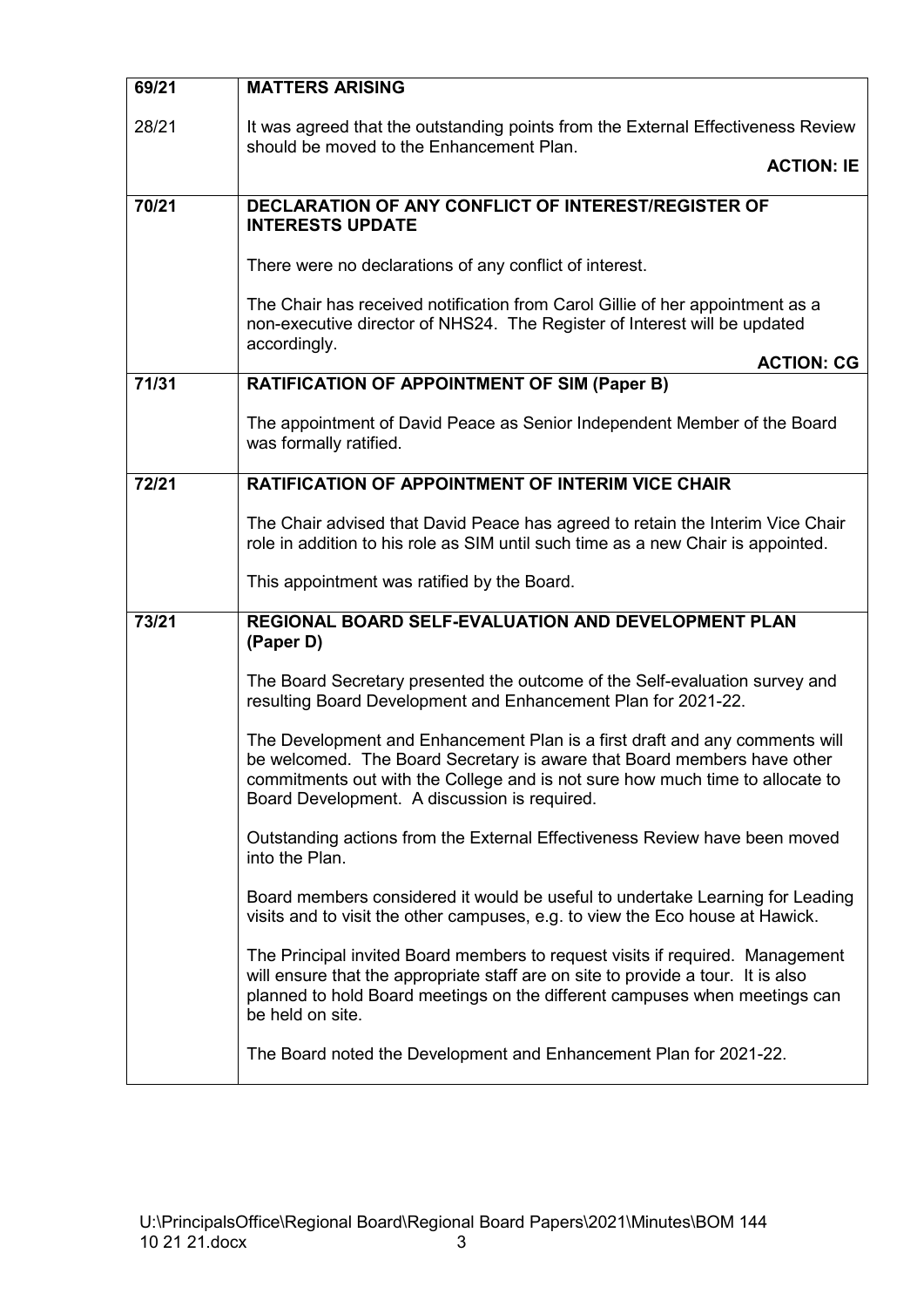| 74/21 | <b>AGREEMENT OF PRIORITY KPIs (Paper E)</b>                                                                                                                                                                                                                                                                                                                     |  |
|-------|-----------------------------------------------------------------------------------------------------------------------------------------------------------------------------------------------------------------------------------------------------------------------------------------------------------------------------------------------------------------|--|
|       | The Principal presented the 9 Key Performance Indicators which align with the<br>Strategic Ambition and were identified by the Executive Team to best provide<br>assurance to the Board regarding the College's performance and progress<br>against targets set.                                                                                                |  |
|       | In terms of the quality cycle, some of these KPIs will only be reported once a<br>year. Some of the KPIs may be removed in future.                                                                                                                                                                                                                              |  |
|       | In response to queries from Board members the following points were clarified:                                                                                                                                                                                                                                                                                  |  |
|       | Success has not been identified as a separate KPI as it the outcome is<br>unknown until the end of the year. Retention and progress are the best in<br>year indicators.<br>Success data will be included in the Principal's Report when appropriate.                                                                                                            |  |
|       | KPIs have been aligned with the Risk Register.<br>Income generation is planned for within budget performance. Activity is<br>measured by the Finance & General Purposes Committee.                                                                                                                                                                              |  |
|       | Monitoring of the approach to cyber security should be captured under risk.                                                                                                                                                                                                                                                                                     |  |
|       | A column will be added to link the KPIs to the Strategic objectives.<br><b>ACTION: AC</b>                                                                                                                                                                                                                                                                       |  |
|       | The KPIs will be reported at every Board meeting while actions will be<br>reported twice a year.                                                                                                                                                                                                                                                                |  |
|       | These KPIs are high level. More detailed data is reported at Board                                                                                                                                                                                                                                                                                              |  |
|       | committees. In order to provide assurance to Board around reporting, an                                                                                                                                                                                                                                                                                         |  |
|       | audit of the reports that go to the various committees will be undertaken and<br>a mapping exercise completed. This will be presented at the meeting on 3                                                                                                                                                                                                       |  |
|       | March 2022.<br><b>ACTION: AC</b>                                                                                                                                                                                                                                                                                                                                |  |
| 75/21 | RATIFICATION OF FINANCIAL FORECAST RETURN 2021-22 to 2023-24                                                                                                                                                                                                                                                                                                    |  |
|       | (Paper F)                                                                                                                                                                                                                                                                                                                                                       |  |
|       | The VP Finance and Corporate Services presented the FFR which was<br>approved by the Finance & General Purposes Committee at its meeting on 7<br>October. The FFR has been submitted to SFC in draft pending Board approval.                                                                                                                                    |  |
|       | This is the second FFR submission this year which is a very unusual position.<br>Colleges were previously asked to submit a 1-year plan. SFC has now                                                                                                                                                                                                            |  |
|       | requested from all colleges a second FFR using pessimistic funding scenarios<br>for 2022-24. These documents will be used by SFC to negotiate funding<br>streams for future years.                                                                                                                                                                              |  |
|       | The funding position for next year is not yet certain but assumed loss of income<br>streams could create cost pressures to the College of £852k. Efficiencies have<br>been anticipated but not to this extent. A set of assumptions have been<br>modelled around the loss of income streams and possible mitigations. This is a<br>scenario plan at this point. |  |
|       | The FFR2 was discussed at length by the Finance & General Purposes<br>Committee on 7 October. The Committee agreed to submit the return as<br>presented with a clear message that, as a small college, engagement is<br>required with SFC around access to additional in year funding.                                                                          |  |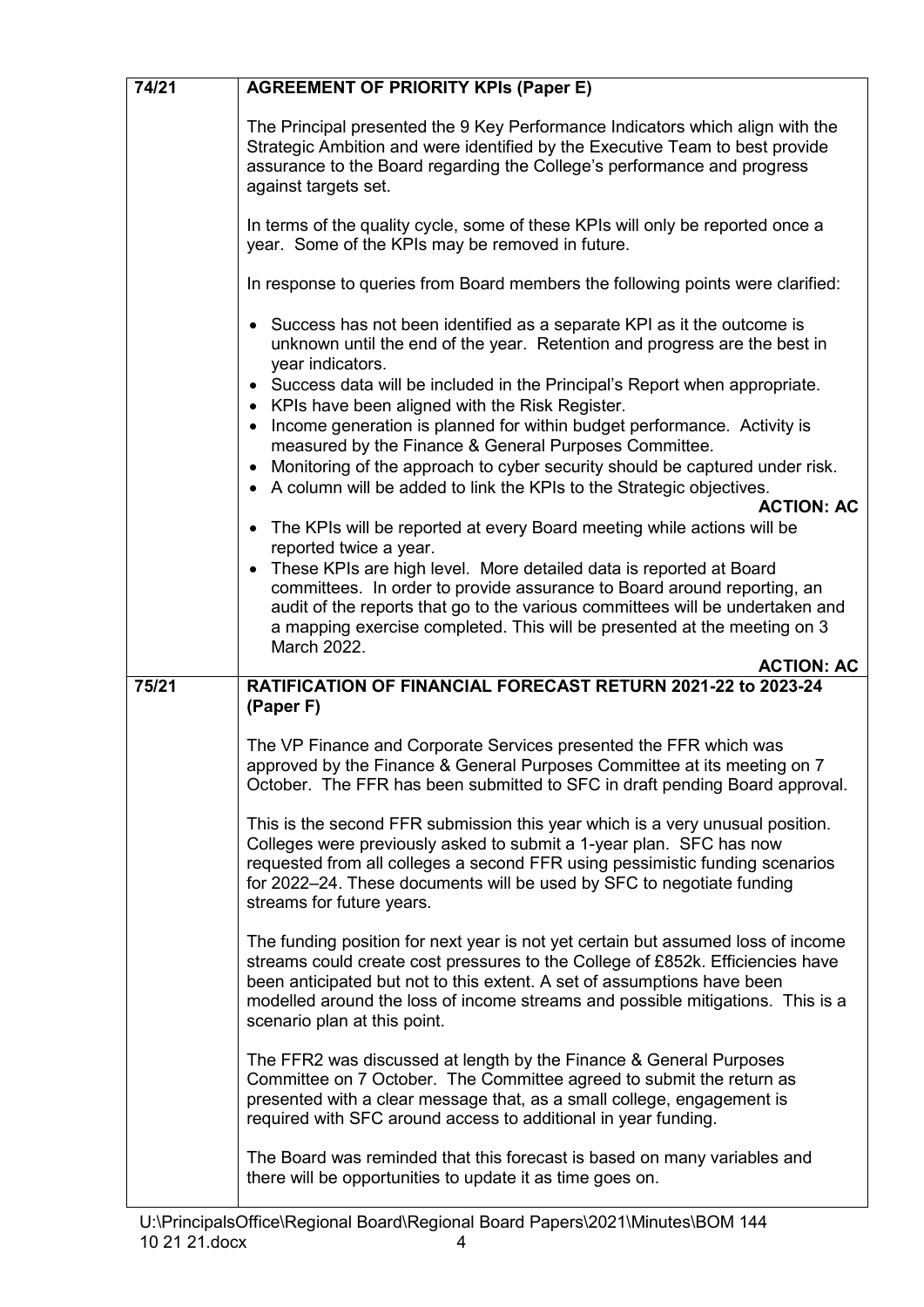|       | Clarification was provided on the following points:                                                                                                                                                                                                                                                                                                                                                                                              |  |
|-------|--------------------------------------------------------------------------------------------------------------------------------------------------------------------------------------------------------------------------------------------------------------------------------------------------------------------------------------------------------------------------------------------------------------------------------------------------|--|
|       | The College is currently working to improve commercial (non SFC) income and<br>the Finance & General Purposes Committee will receive progress reports from<br>the Department of Enterprise and Business Innovation (DEBI). The Executive<br>Director of DEBI is working to ensure that income generation sits within the<br>curriculum and not only within DEBI. Joint meetings will be held with the<br>curriculum and DEBI to maximise income. |  |
|       | There are a number of different income streams e.g. apprenticeship funding is<br>considerable and courses which are tailored for businesses will be developed.                                                                                                                                                                                                                                                                                   |  |
|       | A discrepancy in the savings table on page 7 was noted and will be amended.<br><b>ACTION: HR</b>                                                                                                                                                                                                                                                                                                                                                 |  |
|       | The narrative around the ability to deliver efficiency savings targets will be<br>strengthened.<br><b>ACTION: HR</b>                                                                                                                                                                                                                                                                                                                             |  |
|       | The outcome of the job evaluation process is not yet known. Assumptions have<br>been made for the funding provided by SFC. There is, however a risk of it<br>being higher.                                                                                                                                                                                                                                                                       |  |
|       | Inflationary pressure are not funded.                                                                                                                                                                                                                                                                                                                                                                                                            |  |
|       | The utilities increase is not anticipated as a significant cost pressure.                                                                                                                                                                                                                                                                                                                                                                        |  |
|       | The Principal reminded Board members that this FFR is a worse-case scenario<br>and it is unlikely that the College will need to deal with this. The greatest risk is<br>the loss of FA funding. The College has over-delivered over the last few years<br>and indications are that those colleges not delivering will lose funding. There<br>are many opportunities for Borders College to grow, develop and be resilient.                       |  |
|       | Board members approved submission of the FFR2 to SFC.                                                                                                                                                                                                                                                                                                                                                                                            |  |
| 76/21 | <b>PRINCIPAL'S REPORT (Paper G)</b>                                                                                                                                                                                                                                                                                                                                                                                                              |  |
|       | The Principal presented the report and highlighted the end of year student<br>success rate of 80.4%, which is an increase of 3.8% from 2019-20. This is a<br>great credit to staff. Other college figures are not yet available.                                                                                                                                                                                                                 |  |
|       | The Graduation Ceremonies will take place on 2 and 3 December at Springwood<br>Park in Kelso. It is proposed to honour two College Fellows this year as there<br>was no Graduation last year. The two nominations are:                                                                                                                                                                                                                           |  |
|       | Virginia Grant, for her work with the Sprot Trust, her contribution to the<br>College and her work with the Southern Uplands Partnership.<br>Ross Dickinson, a former College student and founder of Kibosh Ltd, now<br>an international business.                                                                                                                                                                                               |  |
|       | All Board members are invited to attend Graduation.                                                                                                                                                                                                                                                                                                                                                                                              |  |
| 77/21 | <b>COVID-19 UPDATE (Paper H)</b>                                                                                                                                                                                                                                                                                                                                                                                                                 |  |
|       | The Board received an update on the current situation relating to COVID-19,<br>including detail on the use of the additional funding allocation from SFC.                                                                                                                                                                                                                                                                                        |  |
|       | It is a credit to all curriculum staff being able to achieve such positive results with<br>students over this period.                                                                                                                                                                                                                                                                                                                            |  |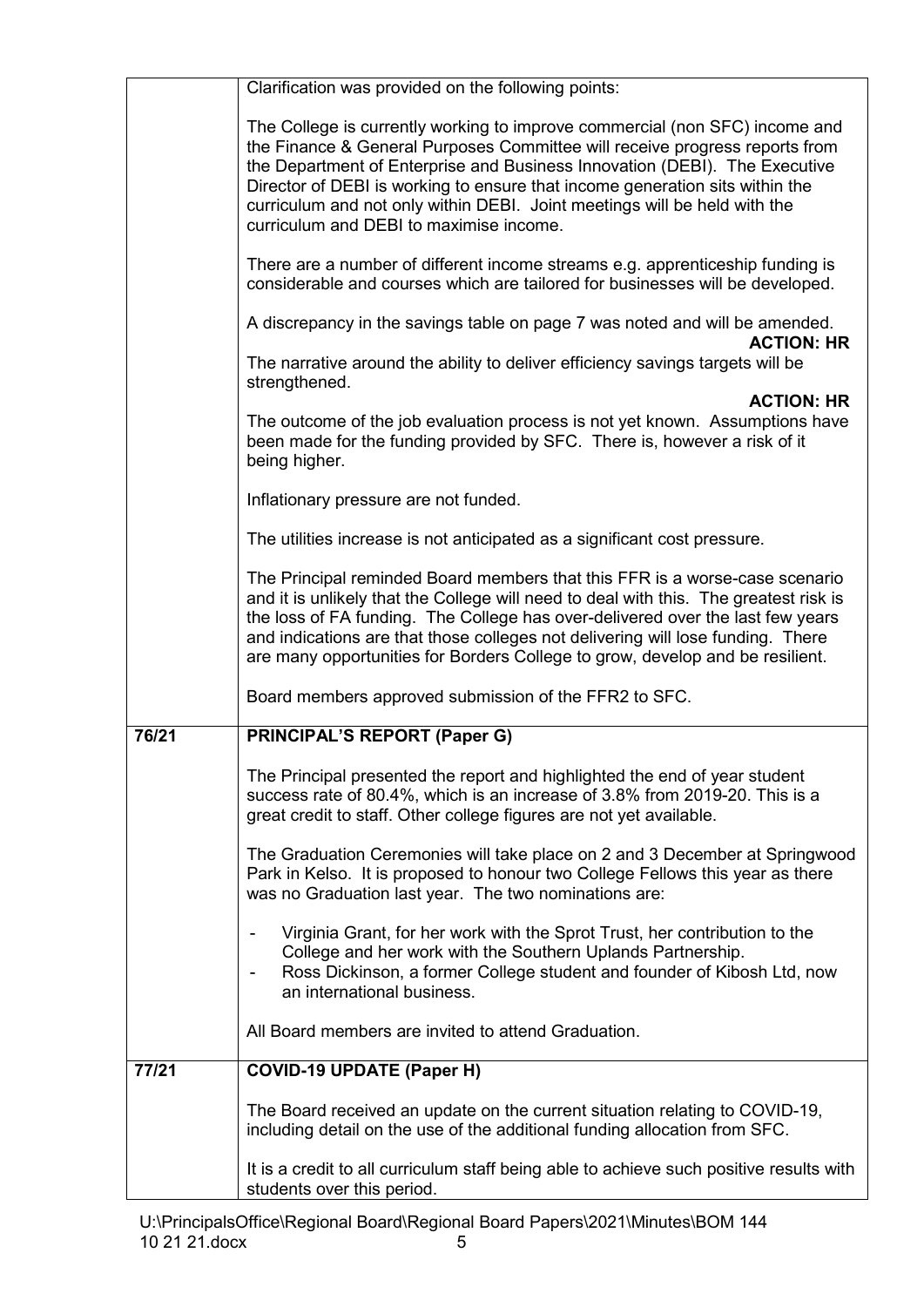| 78/21 | <b>STRATEGIC RISK REGISTER (Paper I)</b>                                                                                                                                                                                                                                                                                                      |
|-------|-----------------------------------------------------------------------------------------------------------------------------------------------------------------------------------------------------------------------------------------------------------------------------------------------------------------------------------------------|
|       | The VP Finance and Corporate Services presented the Risk Register Framework<br>and the new Risk Register for approval.                                                                                                                                                                                                                        |
|       | The increased score around financial risk was highlighted, based on concerns<br>around future funding and pay cost pressures (Ref FFR2 discussion 75/21).<br>Actions will be taken to mitigate these risks. KPI links have not yet been added.                                                                                                |
|       | Board members agreed the new Risk Register was more concise and targeted<br>than the previous version.                                                                                                                                                                                                                                        |
|       | The Board approved the Risk Register Framework and new Strategic Risk<br>Register as recommended by the Audit Committee and noted the increased risk<br>score for finance.                                                                                                                                                                    |
| 79/21 | KEY PRIORITIES FOR 2021-22 (Paper J)                                                                                                                                                                                                                                                                                                          |
|       | The Principal presented the key priority actions agreed by SLT for 2021-22 in<br>order to achieve the Strategic Ambition.                                                                                                                                                                                                                     |
|       | Six priority areas were identified and aligned to strategic objectives and the<br>associated KPI measures. A member of the Executive Team has been allocated<br>to each of these areas. The impact of some of these actions will not be realised<br>in this academic year. Progress against actions will be monitored at each SLT<br>meeting. |
|       | The Board noted the priorities and actions for this academic year.                                                                                                                                                                                                                                                                            |
| 80/21 | FEEDBACK SUBMITTED ON BEHALF OF THE COLLEGE AND BOARD<br>(Paper K)                                                                                                                                                                                                                                                                            |
|       |                                                                                                                                                                                                                                                                                                                                               |
|       |                                                                                                                                                                                                                                                                                                                                               |
|       | The Chair thanked the Board Secretary for collating responses to a considerable<br>number of public consultations over the summer. Copies of the responses have<br>not been circulated but can be requested from the Board Secretary.                                                                                                         |
|       | The response from Scottish Government to the SFC Review Final Report has<br>been delayed to allow consideration of the many recommendations.                                                                                                                                                                                                  |
| 81/21 | <b>BOARD SECRETARY'S REPORT AND BOARD MEMBER</b><br><b>RESPONSIBILITIES (Paper L)</b>                                                                                                                                                                                                                                                         |
|       | The Board Secretary provided a brief update on the report.                                                                                                                                                                                                                                                                                    |
|       | The Chair recruitment is ongoing. The Scottish Government has confirmed that<br>applications have been received and are currently being shortlisted. Interviews<br>are scheduled for w/c 25 October.                                                                                                                                          |
|       | The Board was reminded of the training opportunities available to them through<br>College Development Network. A report of the session attended by the Board<br>Secretary was circulated earlier this week.                                                                                                                                   |
|       | An agenda has been drafted for the Board Strategy Day on 11 November. The<br>external facilitator will be Jim Metcalfe, CEO College Development Network.                                                                                                                                                                                      |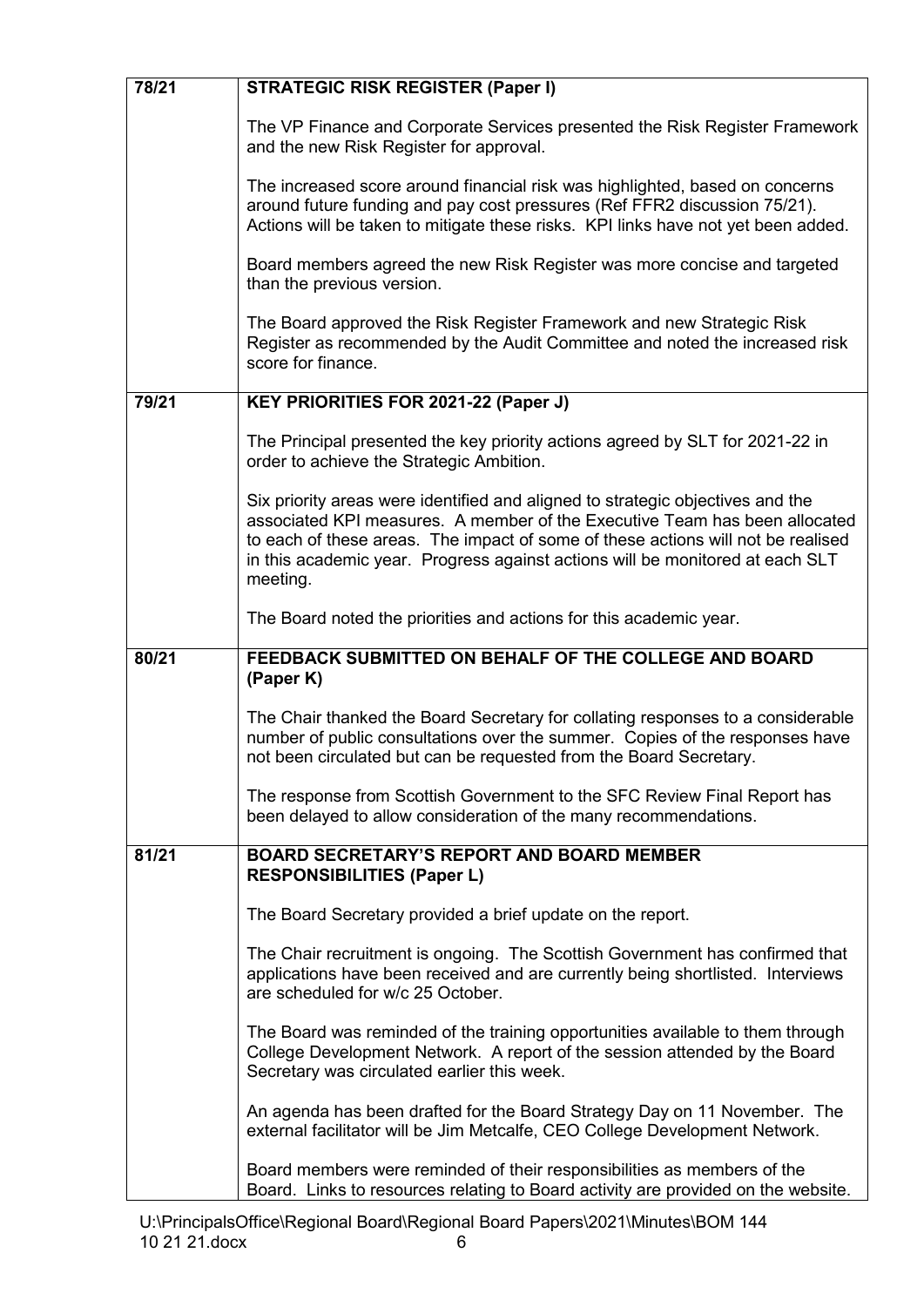| 82/21 | <b>ANNUAL COMPLAINTS HANDLING REPORT (Paper M)</b>                                                                                                                                                                                                                                                                                                                                                                 |
|-------|--------------------------------------------------------------------------------------------------------------------------------------------------------------------------------------------------------------------------------------------------------------------------------------------------------------------------------------------------------------------------------------------------------------------|
|       | The VP Curriculum and Student Services presented the Annual Complaints<br>Handling Report 2020-21.                                                                                                                                                                                                                                                                                                                 |
|       | There was a decline in the number of Level 1 complaints received from session<br>2019-20, which was probably due to COVID-19. The majority of complaints<br>related to communication issues and in most cases were dealt with<br>appropriately.                                                                                                                                                                    |
|       | When complaints are dealt with as they happen they are not always recorded by<br>staff. Staff training will be offered this year to encourage reporting.                                                                                                                                                                                                                                                           |
|       | The content of the report was noted.                                                                                                                                                                                                                                                                                                                                                                               |
| 83/21 | <b>PUBLICATION SCHEME (Paper N)</b>                                                                                                                                                                                                                                                                                                                                                                                |
|       | The VP Finance and Corporate Services presented the updated Publication<br>Scheme.                                                                                                                                                                                                                                                                                                                                 |
|       | Although the College does not receive many Freedom of Information requests<br>there is still a requirement to update the content of the Publication Scheme.<br>The updates are mainly related to changes in responsibilities within the college.                                                                                                                                                                   |
| 84/21 | <b>LEARNING FOR LEADING REPORT (Paper O)</b>                                                                                                                                                                                                                                                                                                                                                                       |
|       | The Board Secretary presented a report of Learning for Leading visits by Board<br>members during 2020-21 including management responses to areas highlighted<br>for attention.                                                                                                                                                                                                                                     |
|       | Board members were reminded to forward reports of visits to the Principal's PA<br>in order that points raised for the attention of management can be addressed<br>prior to the report going to the Curriculum and Quality Committee. A template is<br>provided for reports.                                                                                                                                        |
|       | It was noted that the Learning for Leading Scheme is a very important activity<br>which is valued by staff teams as well as by Board members. The management<br>team is appreciative of the time taken by Board members to meet with teams<br>and values feedback from these visits. Any members requiring guidance on the<br>scheme should contact the VP Curriculum and Student Services.                        |
| 85/21 | <b>BCSA UPDATE (Paper P)</b>                                                                                                                                                                                                                                                                                                                                                                                       |
|       | Unfortunately the Student President is unavailable to present the BCSA update.                                                                                                                                                                                                                                                                                                                                     |
|       | BCSA will be asked to amend the report heading which states June 2021.<br><b>ACTION: SMc</b>                                                                                                                                                                                                                                                                                                                       |
|       | The paper was accepted for information.                                                                                                                                                                                                                                                                                                                                                                            |
| 86/21 | <b>REPORTS FROM COMMITTEE CHAIRS</b>                                                                                                                                                                                                                                                                                                                                                                               |
|       | Chair's Committee (Paper Q)<br>Draft minutes of the meeting held on 15 July 2021 were received. The<br>Committee had met to discuss matters outwith the normal meeting cycle with<br>delegated authority from the Board. The Committee approved the FFR,<br>considered a confidential matter and discussed the SIM vacancy. The<br>effectiveness of Board information sessions and timeliness of meetings was also |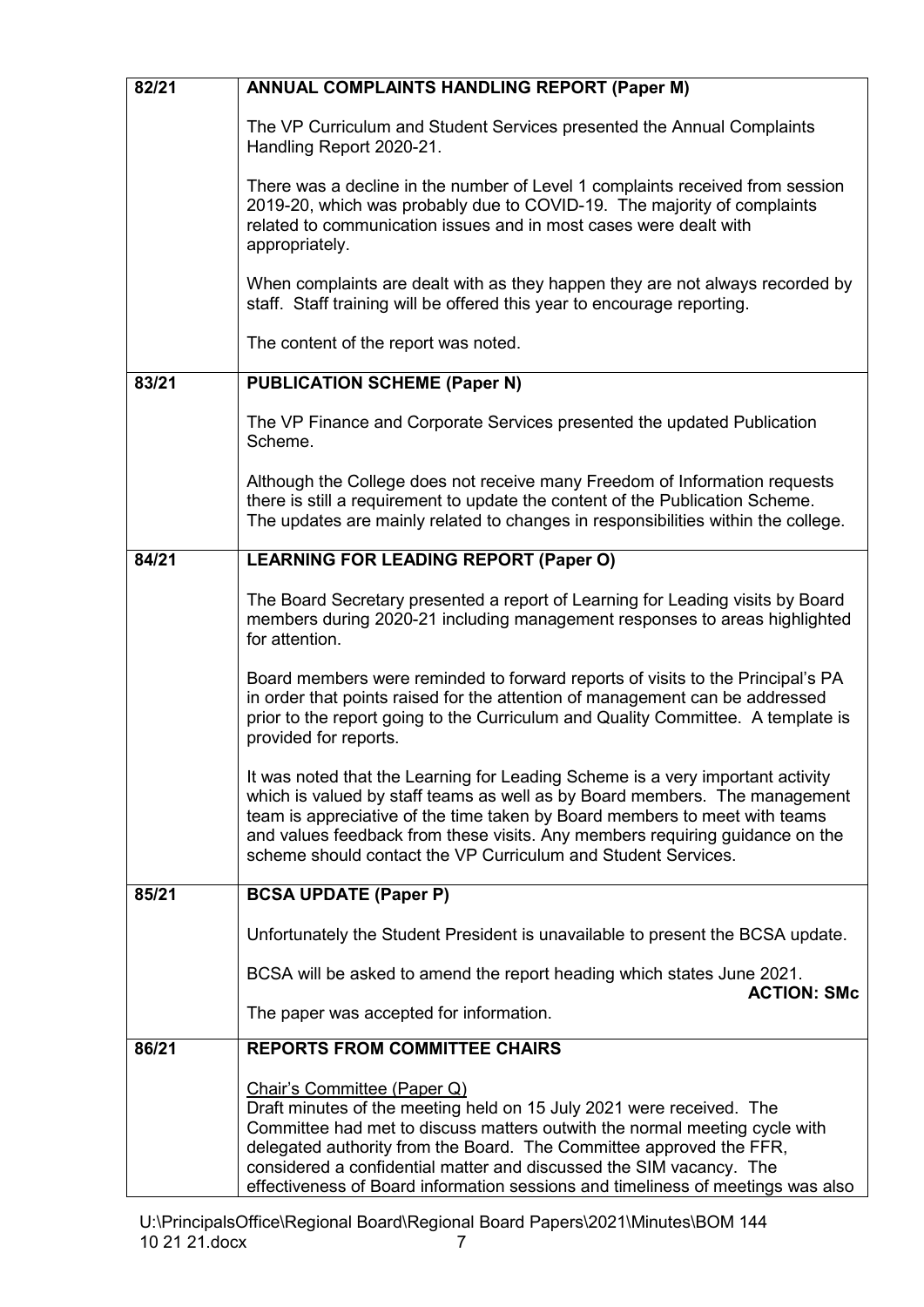|       | discussed and will be raised again at the Board Strategy Day.                                                                                                                                                                                                                                                                                                                                                                                                                                                                                                                                                                                                                                                                                                                                                                                                                |
|-------|------------------------------------------------------------------------------------------------------------------------------------------------------------------------------------------------------------------------------------------------------------------------------------------------------------------------------------------------------------------------------------------------------------------------------------------------------------------------------------------------------------------------------------------------------------------------------------------------------------------------------------------------------------------------------------------------------------------------------------------------------------------------------------------------------------------------------------------------------------------------------|
|       | <b>Finance &amp; General Purposes Committee (Paper R)</b><br>The Chair provided a verbal account of the meeting held on 7 October 2021. The<br>Committee discussed the FFR, the draft annual report to the Board and the draft<br>annual statements. It had been agreed to circulate a note around the Audit<br>Committee in November to seek approval of the annual statements. This will<br>replace the joint meeting of the two committees normally held for this purpose.<br><b>Audit Committee (Paper S)</b><br>Draft minutes of the Audit Committee meeting held on 30 September 2021<br>were received. The Committee had received several reports from the auditors.<br>Cyber Security Update has been added as a standing agenda item.<br><b>Curriculum &amp; Quality Committee</b><br>Draft minutes of the extraordinary meeting of 13 July 2021 were provided. The |
|       | CQC Chair provided a verbal update of the meeting on 14 October:<br>The Committee received a very interesting presentation from Greg Steel, CLM<br>Sustainable Construction around staff capacity and generation of new business.<br>The College PIs, the draft self-evaluation and the CQC annual report to the<br>report were all approved. The Committee received a progress report on the<br>Future Skills Strategy, quality and development and the Equality Action Plan.                                                                                                                                                                                                                                                                                                                                                                                               |
| 87/21 | <b>STANDING ITEMS</b>                                                                                                                                                                                                                                                                                                                                                                                                                                                                                                                                                                                                                                                                                                                                                                                                                                                        |
|       | <b>Health &amp; Safety</b><br>There were no items for discussion.                                                                                                                                                                                                                                                                                                                                                                                                                                                                                                                                                                                                                                                                                                                                                                                                            |
|       | <b>Equality, Diversity &amp; Inclusion</b><br>There were no items for discussion.                                                                                                                                                                                                                                                                                                                                                                                                                                                                                                                                                                                                                                                                                                                                                                                            |
|       | <b>Environmental &amp; Sustainability</b><br>There were no items for discussion.                                                                                                                                                                                                                                                                                                                                                                                                                                                                                                                                                                                                                                                                                                                                                                                             |
| 88/21 | <b>AGENDA ITEMS FOR NEXT MEETING</b>                                                                                                                                                                                                                                                                                                                                                                                                                                                                                                                                                                                                                                                                                                                                                                                                                                         |
|       | Any suggested agenda items should be forwarded to the Board Secretary.                                                                                                                                                                                                                                                                                                                                                                                                                                                                                                                                                                                                                                                                                                                                                                                                       |
| 89/21 | <b>BOARD PAPERS FOR PUBLICATION</b>                                                                                                                                                                                                                                                                                                                                                                                                                                                                                                                                                                                                                                                                                                                                                                                                                                          |
|       | Only those papers marked for publication will be posted on the website. No draft<br>papers or those that are commercially sensitive will be published.                                                                                                                                                                                                                                                                                                                                                                                                                                                                                                                                                                                                                                                                                                                       |
| 90/21 | <b>ANY OTHER BUSINESS</b>                                                                                                                                                                                                                                                                                                                                                                                                                                                                                                                                                                                                                                                                                                                                                                                                                                                    |
|       | The Chair thanked everyone for attending the meeting and for their contributions.                                                                                                                                                                                                                                                                                                                                                                                                                                                                                                                                                                                                                                                                                                                                                                                            |
|       | A programme for Board Strategy Day on 11 November will be circulated in due<br>course.                                                                                                                                                                                                                                                                                                                                                                                                                                                                                                                                                                                                                                                                                                                                                                                       |
| 91/21 | <b>DATE OF NEXT MEETING</b>                                                                                                                                                                                                                                                                                                                                                                                                                                                                                                                                                                                                                                                                                                                                                                                                                                                  |
|       | The next meeting of the Regional Board will take place on Thursday 2 December<br>2021.                                                                                                                                                                                                                                                                                                                                                                                                                                                                                                                                                                                                                                                                                                                                                                                       |